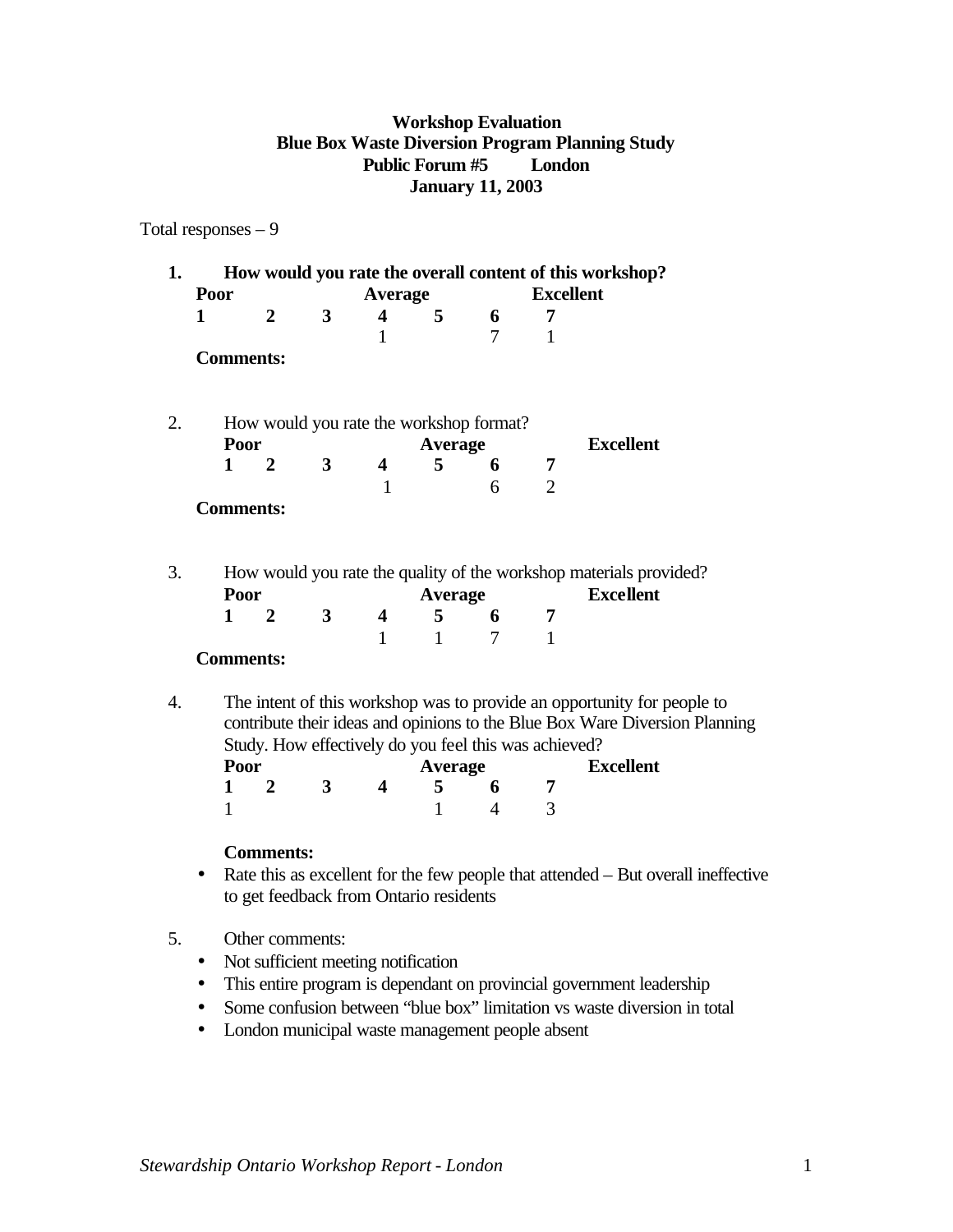## **Topic #1**

The goal of the Blue Box Waste Diversion Program is to increase the diversion of municipal Blue box materials from waste. In order to measure whether the program is achieving this goal, Stewardship Ontario has been asked by the Minister of the Environment to identify ways to measure its success. The measurement that is being proposed is recycling efficiency rate. This recycling efficiency rate will measure the volume and weight of recyclables that are diverted from household garbage into the blue box as a result of the program.

In your view, will this rate, and the related waste audit measures, enable the program to meet its goal?

a) Why or why not?

- "Consistent" year to year, decade to decade package and waste changes do affect proposed system
- Use standard protocol WDO is an interim program
- Examine making it mandatory to give us targets and best practices
- Aylmer all garbage was sorted no sampling
- Windsor \$3/day user pay works well
- Audit system in place would support estimates for recommended measure doesn't consider changing package choices, population
- Include multi-residential apartments in this assessment
- Are the provincial Reg. 101 and 103 requirements for businesses to do work audits and plans going to be enforced?
- Look at full costs of recycling
- b) Are there other performance measures that you feel should be used?
	- Quality Measures doing Blue Box correctly; efficiency issue because of higher contamination
	- Set-out affects efficiency
	- Efficiency Measures implement
	- Issue: How much do we spend to get last tonne out
	- Need for consistency of recyclables
	- More boxes to separate?
	- More incentives
	- Can tetra paks, wood chips, etc. be incorporated into collection
	- Collect bi-weekly more cost efficient
	- Add incentives
	- Have to open bags to know what is in them
	- There will be more expense to collect what's still in garbage
	- Cost to increase diversion, monitor costs to justify additional collectibles
	- Full cost accounting at tipping sites

-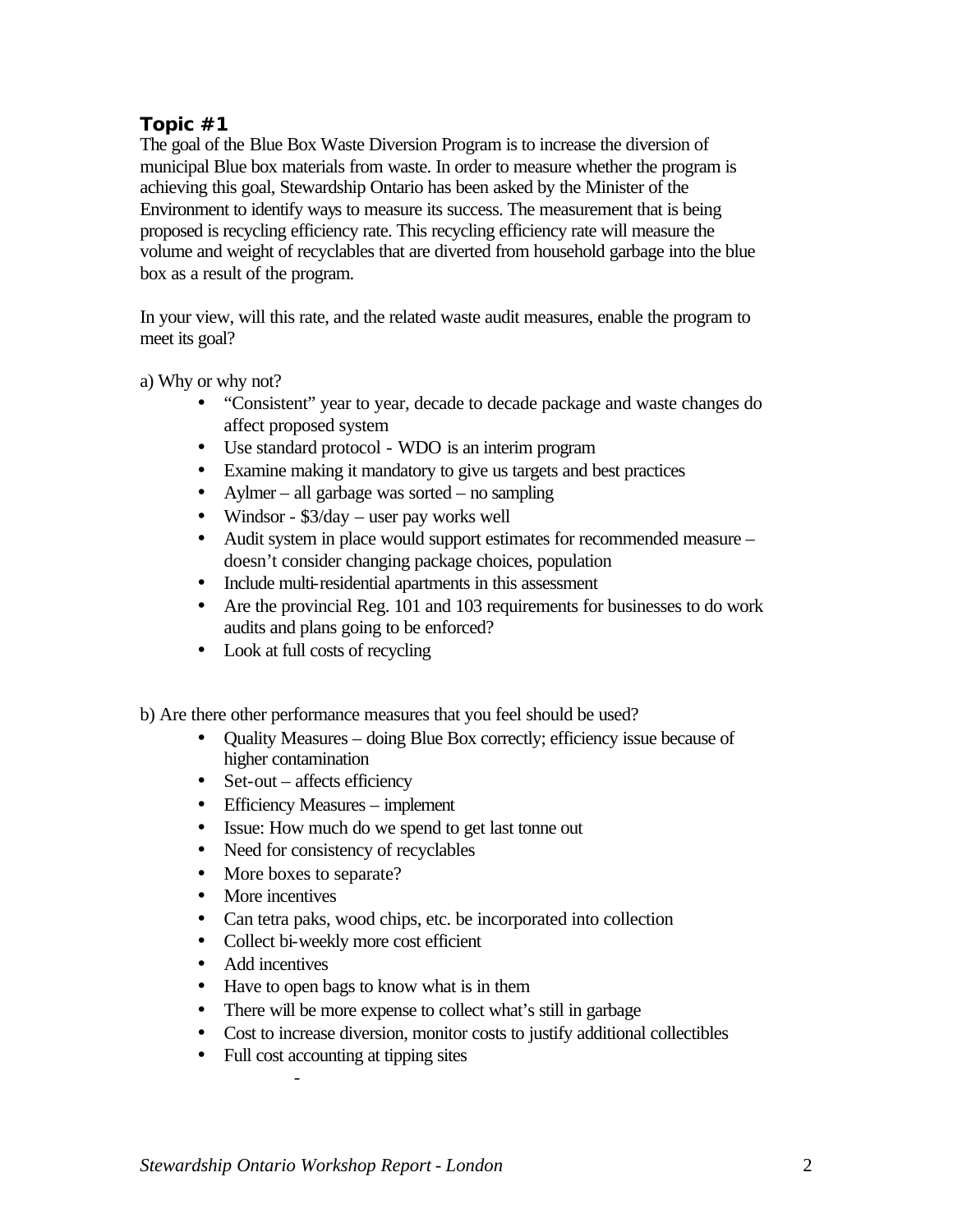# **Topic #2**

Through the Blue Box Waste Diversion Program, obligated companies will pay 50% of the net costs of residential recycling. One key objective for this funding is to improve municipal Blue Box programs in Ontario. Funds will be allocated to municipalities based on the efficiency of the Blue Box program (efficiency will be determined by the range, weight and volume of material they collected and marketed, with adjustments for program size and population density).

a) What can you and your community do to improve the performance of the Blue Box program in your community?

- Incentives, including user pay
- Processing locally
- More materials
- Education keep it very simple/short
- Educate school children (targeted)
- Convenient, simple, uniform
- Our recycling depot not convenient not everyone has a car
- Another box at curb for composting
- More multi-residential recycling
- Communicate better
- Reduce residual at MRF educate citizens; performance measurement for contracts to improve efficiency of MRFs
- Bag tag to affect diversion
- Improve performance of Blue Box:
	- Reduce pickup frequency (test)
	- One side of street pickup (test)
	- Shared neighbour pickup approach (test)
	- Co-collection (test)
- City has no control over private waste collectors

Obligated companies will set aside 10% of the 50% funding that they will pay toward Blue Box programs in Ontario in an Efficiency and Effectiveness Fund. Municipalities will apply to this fund for special projects to help them improve their Blue Box program.

b) What type of projects should this fund invest in?

- User pay increases diversion
- Identify challenges distance
- Programs to educate people in the workplace (social marketing)
- Blue Box more materials: milk cartons, plastic poly-covered juice boxes (done in Toronto)
- Research new technologies and local business opportunities
- Focus on apartment buildings/multi-residential
- Challenge